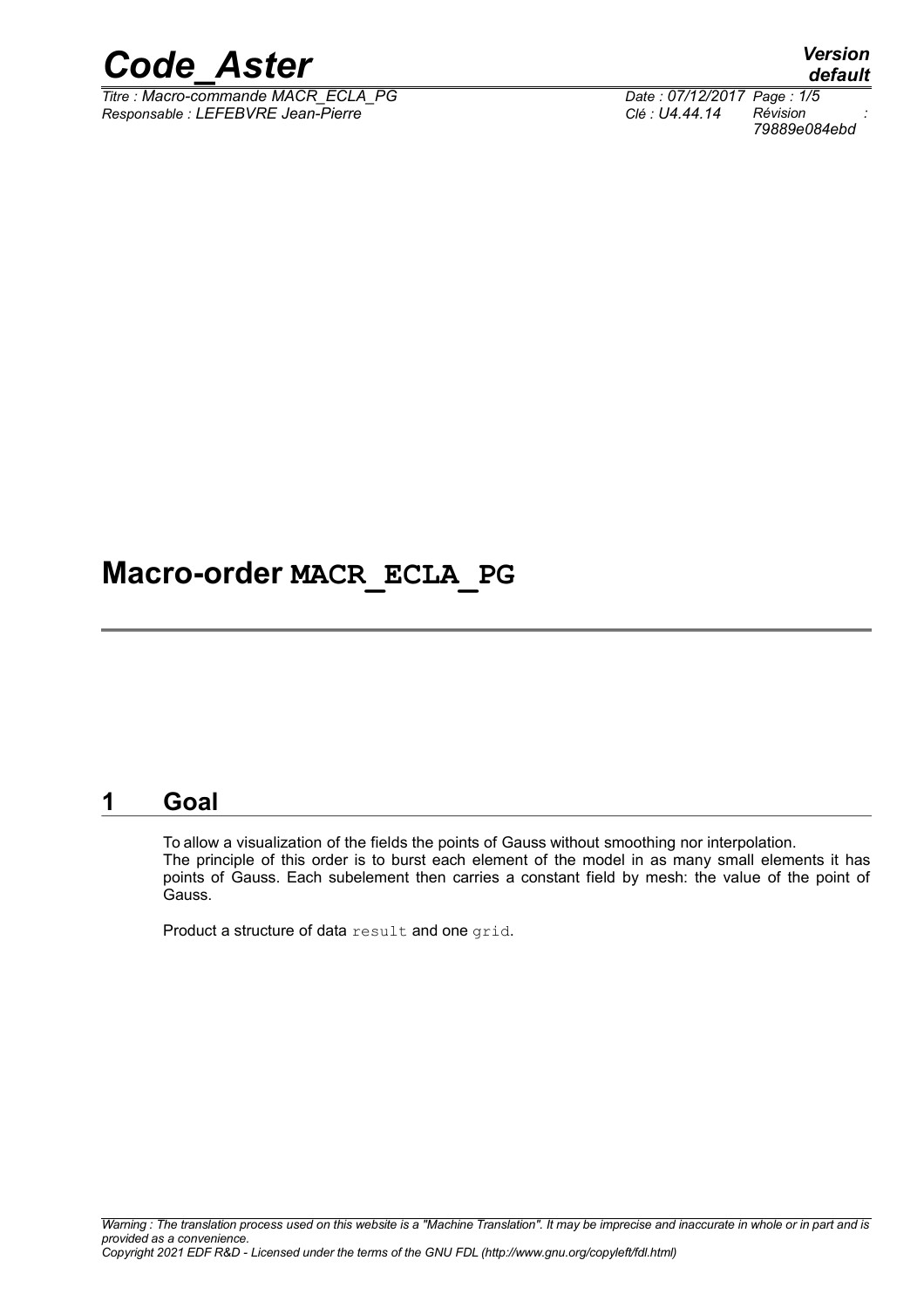# *Code\_Aster Version*

*Titre : Macro-commande MACR\_ECLA\_PG Date : 07/12/2017 Page : 2/5 Responsable : LEFEBVRE Jean-Pierre Clé : U4.44.14 Révision :*

*79889e084ebd*

# **2 Syntax**

| MACR ECLA PG |                                                             |                                                                                                                                                                                                                                                                            |                               |                                                                                                                               |                                                                              |
|--------------|-------------------------------------------------------------|----------------------------------------------------------------------------------------------------------------------------------------------------------------------------------------------------------------------------------------------------------------------------|-------------------------------|-------------------------------------------------------------------------------------------------------------------------------|------------------------------------------------------------------------------|
| ٠            | RESULT<br>GRID                                              | $=$<br>$=$                                                                                                                                                                                                                                                                 |                               | # concepts produced by the macro-order:<br>CO ( ' resu 2 ') $*$ ,<br>CO $(\mbox{'my'}\mbox{)}$ *,                             | [sd resultat]<br>[grid]                                                      |
| ٠            | RESU INIT<br>MODELE INIT<br>NOM CHAM                        | # operands obligatory:                                                                                                                                                                                                                                                     | $=$<br>$=$                    | resu 1,<br>model,<br>$=$   'SIEF ELGA',<br>  'VARI ELGA',<br>  'SIEF ELGA',<br>'FLUX ELGA',<br>$'$ ELGA',                     | [sd resultat]<br>[model]                                                     |
| ♦            | SHRINK                                                      | # optional geometrical parameters:                                                                                                                                                                                                                                         |                               | $=$ / HS,<br>0.9,                                                                                                             | [R8]<br>[DEFECT]                                                             |
| ♦            | TAILLE MIN                                                  |                                                                                                                                                                                                                                                                            |                               | $=$ / MT,<br>$0.$ ,                                                                                                           | [R8]<br>[DEFECT]                                                             |
| #<br>♦       | ALL<br>$\sqrt{2}$<br>GROUP MA                               | $=$                                                                                                                                                                                                                                                                        | $\mathbf{r}$ and $\mathbf{r}$ | Possible selection of a subset of elements to be visualized:<br>$'YES'$ ,<br>$1$ qma,                                         | [DEFECT]<br>[1 gr maille]                                                    |
| #<br>♦       | $\sqrt{2}$<br>$\sqrt{2}$<br>$\sqrt{2}$<br>♦<br>$\mathbf{L}$ | Selection of the sequence numbers:<br>TOUT ORDRE<br>NUME ORDRE<br>LISTE ORDRE<br>$\mathcal{L}(\mathcal{L}(\mathcal{L}))=\mathcal{L}(\mathcal{L}(\mathcal{L}))$<br>INST<br>$\sqrt{2}$<br>$\mathcal{L} = \mathcal{L} \mathcal{L}$<br>/ LIST INST =<br>PRECISION<br>CRITERION | $=$<br>$=$<br>$=$             | $'YES'$ ,<br>1 nuor,<br>$1$ numo,<br>l inst,<br>l inst,<br>/ prec,<br>/ $1.0E-6$ ,<br>/ $'RELATIVE'$ ,<br>$=$<br>/ 'ABSOLUTE' | [DEFECT]<br>[1 I]<br>[listis]<br>[1 R]<br>[liststr8]<br>[DEFECT]<br>[DEFECT] |
|              |                                                             | $\lambda$                                                                                                                                                                                                                                                                  |                               |                                                                                                                               |                                                                              |

\* Syntactically, the concepts produced by the order must be obligatorily written: CO ( 'xxxx')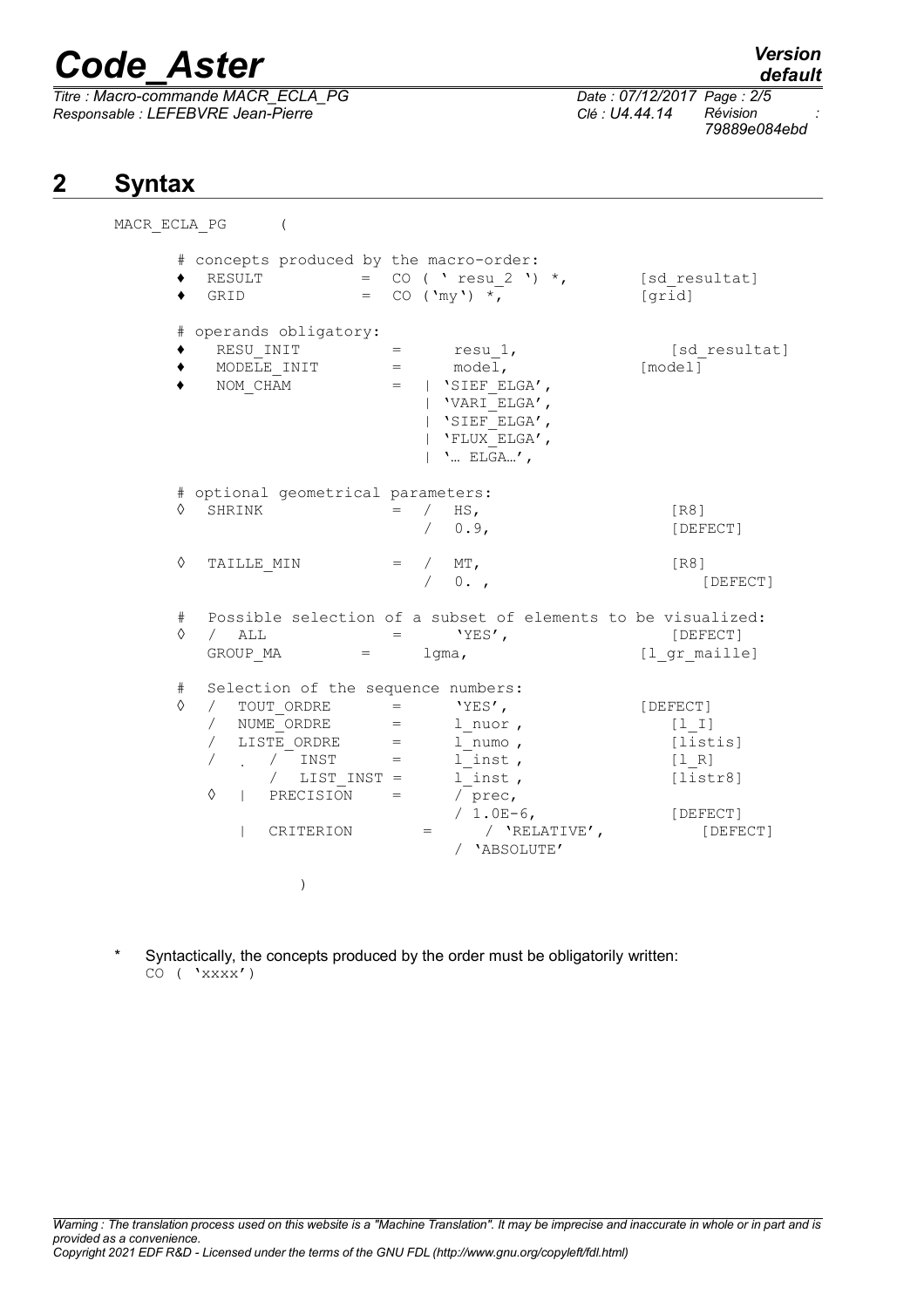# *Code\_Aster Version*

*Titre : Macro-commande MACR\_ECLA\_PG Date : 07/12/2017 Page : 3/5 Responsable : LEFEBVRE Jean-Pierre Clé : U4.44.14 Révision :*

*79889e084ebd*

# **3 Operands**

# **3.1 General information**

The order transforms one  $SD$  resultat (and sound grid subjacent) in a news  $SD$  resultat and new grid.

The meshs of the initial grid are burst in smaller meshs: a mesh by point of Gauss. These new meshs all are disjoined (i.e they are not connected between them).

The value of a field on a point of Gauss is then assigned to all the nodes of the small mesh which is associated for him.

SD resultat produced is thus a little particular because the fields (which keep their original name ELGA XXXX) are actually fields with the nodes!

Such a structure of data is intended above all for a visualization (afterwards IMPR RESU). But one can also consider other postprocessings: POST\_RELEVE, PROJ\_CHAMP,...

# **3.2 Operands RESU\_INIT**

RESU INIT: resu 1

Name of the result post-to treat

### **3.3 Operands MODELE\_INIT**

MODELE INIT: Mo

Name of the model associated with the result resu 1.

# **3.4 Operand NOM\_CHAMP**

NOM CHAM:

Reference symbol of (or of) the fields post-to be treated.

#### **Note:**

*One treats only the fields by elements with the points of integration (standard ELGA ), the restrictions (checked by Aster) are:*

 *- the fields must be real*

 *- the fields "under-points" (multi-layer hulls for example) are not taken into account.*

# **3.5 Operand SHRINK**

◊ SHRINK = HS

Homothetic factor of reduction allowing to ensure to it not interpenetration of the meshs.



Point de Gauss

*Copyright 2021 EDF R&D - Licensed under the terms of the GNU FDL (http://www.gnu.org/copyleft/fdl.html)*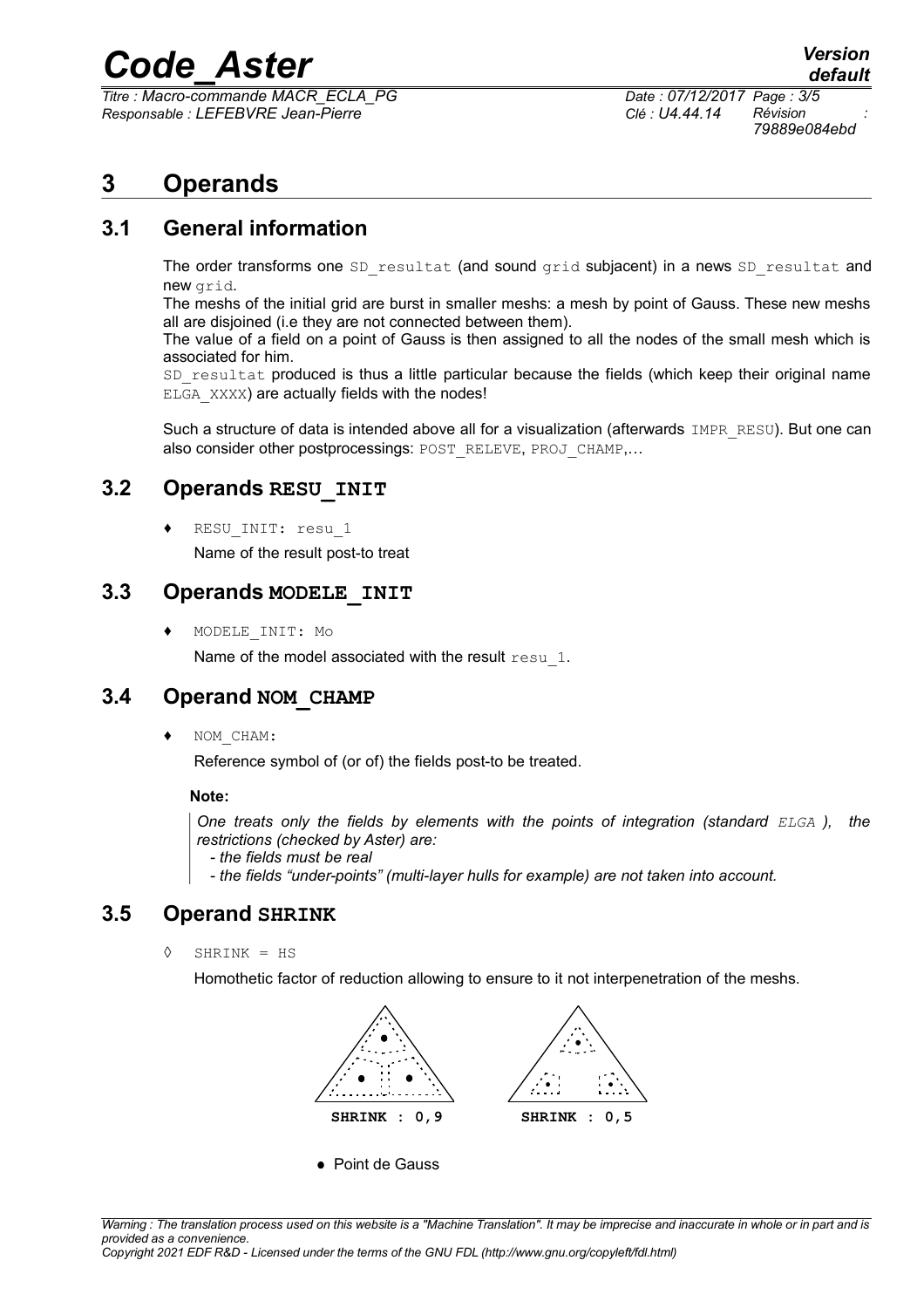# *Code\_Aster Version*

*Titre : Macro-commande MACR\_ECLA\_PG Date : 07/12/2017 Page : 4/5 Responsable : LEFEBVRE Jean-Pierre Clé : U4.44.14 Révision :*

*79889e084ebd*

# **3.6 Operand TAILLE\_MIN**

◊ TAILLE\_MIN = MT

This makes it possible to fix the minimal size on a side of an element. If this size is not reached, one proceeds to a geometrical transformation (affinity along the too small side). The interest is to be able to display results on very stretched elements (like the elements of joint). By default,  $MT$  is worth  $0.$ : the geometry of the elements is not modified.

Note: this functionality is implemented only in 2D, for the quadrangles.

# **3.7 Operand RESULT**

 $RESULT = CO$  ('resu 2')

Name of the SD result defined on the new grid on which the fields will be transferred.

# **3.8 Operand GRID**

 $GRID = CO ('my')$ 

 $my$  is the name of the grid associated with  $resu/2$ . This name is necessary for visualization (order IMPR\_RESU).

# **3.9 Operands ALL/GROUP\_MA**

 $\Diamond$  / ALL = 'YES', [DEFECT]

This keyword makes it possible to carry out the operation on all the meshs of the grid.

/  $GROUP MA = 1gma$ ,

This keyword makes it possible to carry out the operation on a list of groups of meshs of the grid.

#### **3.10 Operands**

### **TOUT\_ORDRE/NUME\_ORDRE/LIST\_ORDRE/INST/LIST\_INST/PRECIS ION/CRITERION**

Selection in a structure of data result [U4.71.00].

# **3.11 Remarks on certain diagrams of points of Gauss**

The principle of this order is to cut out the meshs of the grid in as many subelements (of simple form) that there are points of Gauss and to associate each value of the field ELGA with the subelement which corresponds to him (see for example the drawing of paragraph 3.5).

It is thus necessary to know to cut out an element in as many subelements (triangle, quadrilateral, tetrahedron,…) that there exist points of Gauss in the diagram of integration. It is unfortunately not always possible and it was necessary to adapt for certain diagrams.

For example, for the diagram at 5 points of Gauss of the tetrahedrons, one cut out the tetrahedron in 6 subelements (4 tetrahedrons and 2 pyramids). The value of the 5th point of Gauss is affected with the 2 pyramidal subelements. The meeting of these 2 pyramids forms actually octahedral which is not a kind of mesh not recognized of the mailleurs or usual visualiseurs.

The case of the pyramids at 27 points of Gauss is much more problematic: